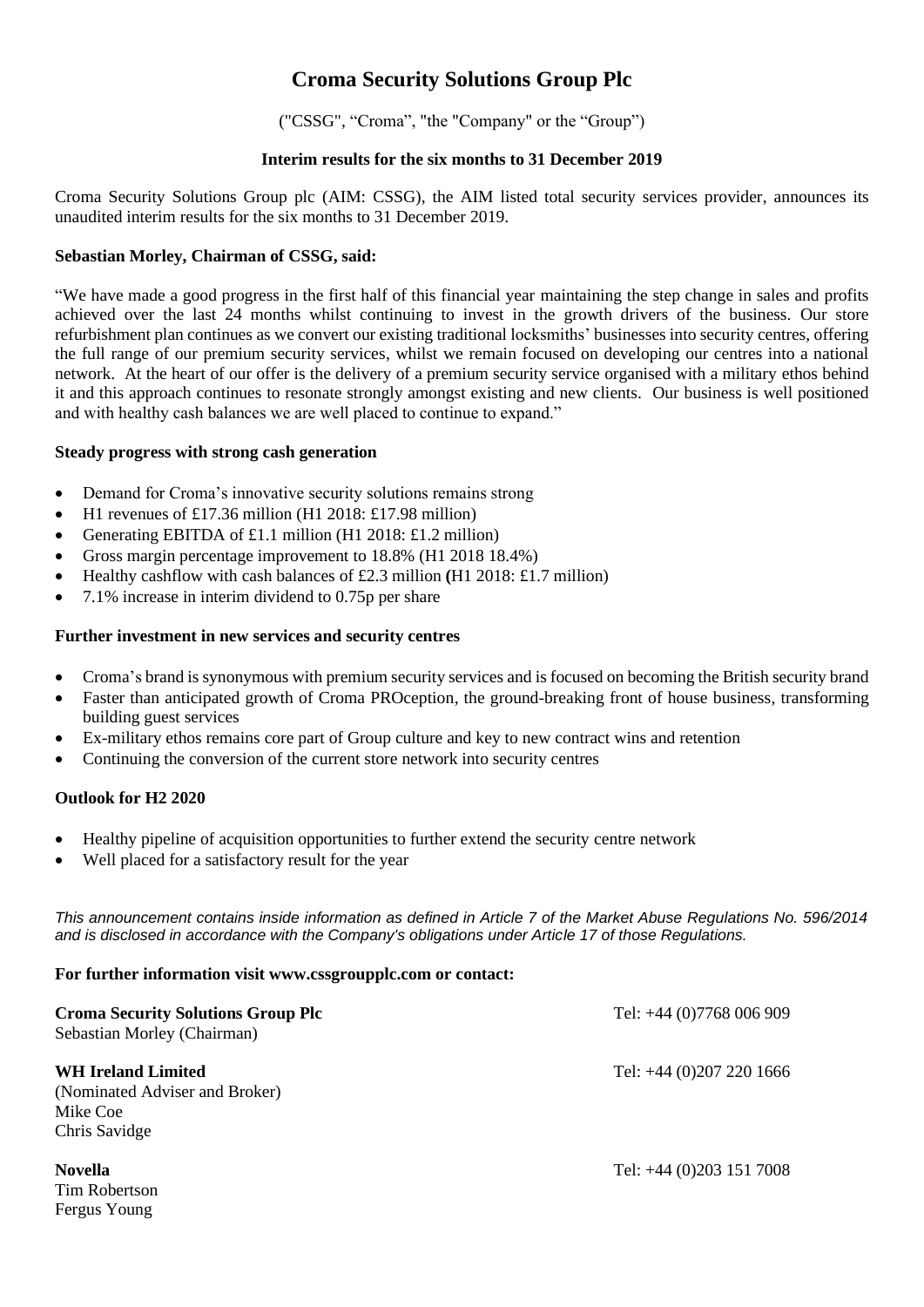# **Chairman's Statement**

#### **Introduction**

I am very pleased to report Croma's interim results for the six months to 31 December 2019 which saw the Group generate turnover of £17.36 million and EBITDA of £1.10 million. This was a satisfying performance reflecting good demand for our premium security services from both government and commercial entities. We are an ambitious business with a clear strategy focused on becoming the British security brand and during this period we continued to invest in the business and people towards achieving this objective.

## **Group strategy**

In 2019, the Group set out a clear strategy around which to develop the business, the central themes of which were:

- setting new standards in providing premium guarding services, community awareness schemes and innovative front of house solutions under the Croma Vigilant and PROception brands;
- building a national network of Croma Security Centres, through which all the Group's services are sold; and
- becoming the British security brand.

Croma is very focused on these objectives and has been helped by the real and perceived increases in security risk across the UK. There is a shift amongst government, business and high net worth individuals seeking to reduce their risk exposure by opting for premium security services. This trend is to Croma's advantage. The reputation of the security industry has been tarnished historically, with negative images of security personnel being underpaid, poorly dressed individuals with limited training. Croma has always operated with a strong military ethos and a focus on security personnel being a part of a premium service in which individuals are well trained, well-motivated and well paid. This, combined with the innovations in security Croma is introducing such as PROception, is positioning the Group well to increase its share of the growing premium security market.

Building a national network of Croma Security Centres is a central focus for the business. There is currently no nationwide security brand in the UK. Instead there are many independently owned security stores catering to the domestic market with limited ranges of locks and alarms. There is significant scope for Croma Security Centres to introduce a new format which caters to both the domestic and commercial markets offering innovative technology driven security solutions and making use of a wide range of products. The Group currently operates 10 security centres with a pipeline of further sites in varying stages of negotiation for potential acquisition.

# **Croma Vigilant**

Croma Vigilant is the largest part of our business providing manned guarding for assets and individuals. It has completed a successful six-month period, maintaining contracted sales at similar levels to the prior year and investing in the business. Reflecting the prevailing trends in the market, approximately 79% of this division's income is now contracted over a period exceeding 1 year. We expect the proportion of contracted income to increase during H2 which gives more certainty over future earnings and enhances our ability to invest for the future.

The division currently employs over 900 high-grade security personnel throughout the UK who are responsible for guarding a wide range of assets, individuals and communities. PROception is a part of Croma Vigilant and existing clients have been very receptive to the idea of incorporating the reception desk and reception personnel into a building's security. Another emerging growth area is providing security within communities under the Community Safety Accreditation Scheme.

#### **Croma Systems and Locksmiths**

Croma Systems and Locksmiths, a provider of a range of innovative security technology services including CCTV, Intruder Alarms, FastVein (Biometrics) and high security locks, delivered a good performance, with an 11% increase in turnover on H1 2018, maintaining the step change in contribution whilst investing in the continued development of security centres.

The current network of security centres all operating under the Croma brand are for the first-time marketing the entire range of the Group's services under one roof.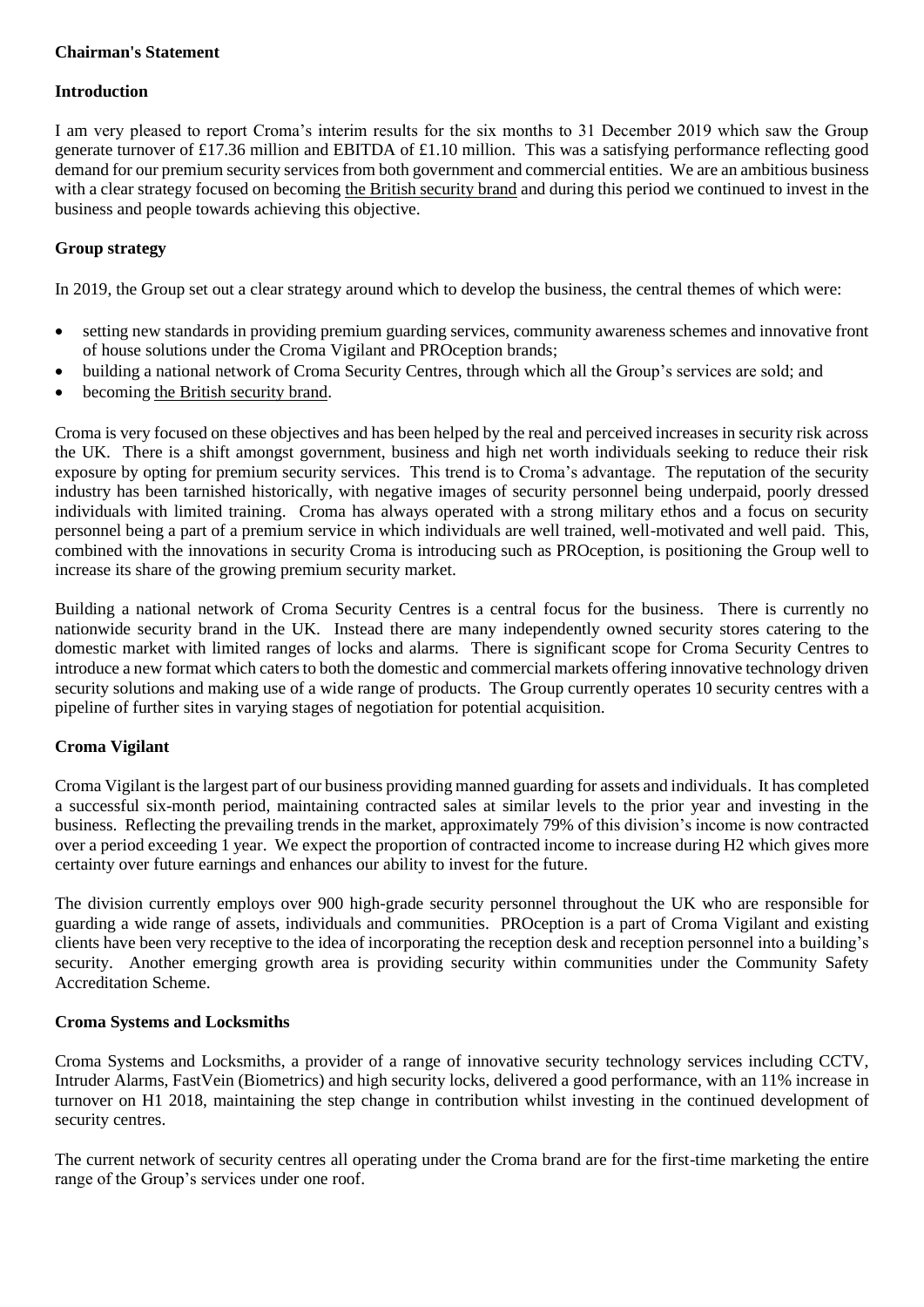During H1 we have signed framework agreements with a hospital, a major facilities management company and a local authority. Also, we have continued to win new work from our long-standing client partnerships including the education sector, sports facilities, cinema chains and high value residential work.

# **Financial Review**

As expected with the loss of some project work, our guarding division saw a drop in revenue of 7%, however both our Systems and Locksmiths divisions produced increases in revenue of 11% leading to an overall decrease in revenues of 3.5% to £17.36 million (H1 2018: £17.98 million). The change in the sales mix contributed to a stable gross margin of £3.27 million (H1 2018: £3.31m) and an improvement in the gross margin percentage to 18.8% (H1:2018: 18.4%).

Investment in staff both through internal expansion and through acquisition led to an increase in administrative expenses to £2.55 million (H1 2018: £2.29 million) and as a result operating profits decreased to £0.72 million (2018: £1.03 million).

The adoption of IFRS16 did not significantly impact operating and retained profit, however EBITDA was enhanced by approximately £0.20 million to £1.10 million (H1 2018: £1.22 million). We expect to see a similar enhancement of EBITDA in H2.

Cashflow remains positive with cash balances at 31 December 2019 of £2.31 million (H1 2018: £1.71 million).

# **Dividend**

The Board is pleased to declare a 7.1% increased interim dividend of 0.75p (H1 2018: 0.7p) per share, to be paid on 8 April 2020 with an ex-dividend date of 26 March 2020 and an associated record date of 27 March 2020.

# **Outlook**

We have made a positive start to the second half of this financial year. We have in place a clear strategy around which we are developing the business. Importantly our customers are generally looking to upgrade and increase their security measures which further supports our confidence in the outlook for the business.

**Sebastian Morley Chairman 2 March 2020**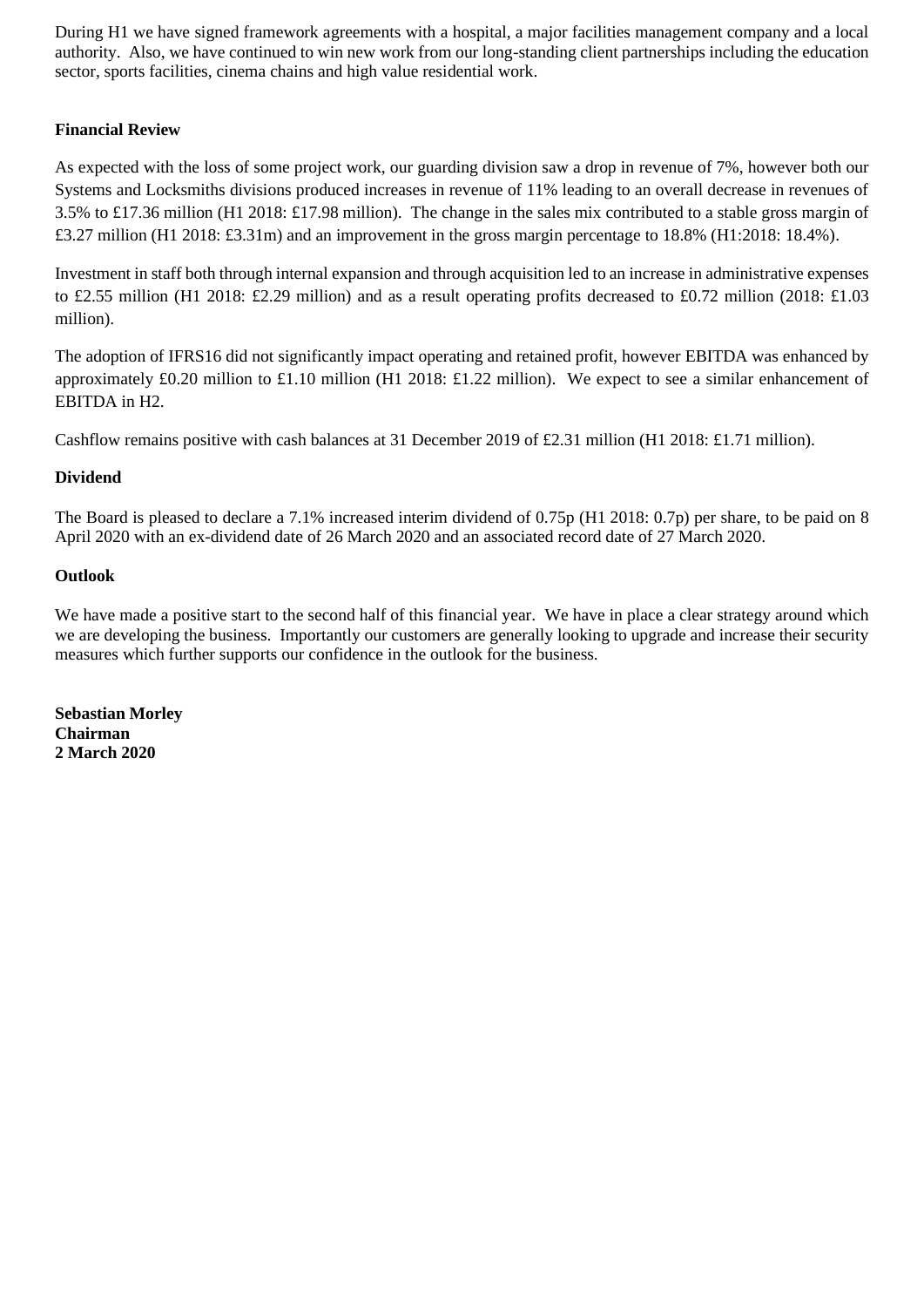# **CROMA SECURITY SOLUTIONS GROUP PLC CONSOLIDATED STATEMENT OF COMPREHENSIVE INCOME FOR 6 MONTHS ENDED 31 DECEMBER 2019**

|                                                                                              | 6 months<br>ended | 6 months<br>ended | Year<br>ended |
|----------------------------------------------------------------------------------------------|-------------------|-------------------|---------------|
|                                                                                              | 31-Dec-19         | 31-Dec-18         | 30-Jun-19     |
|                                                                                              | unaudited         | unaudited         | audited       |
| <b>Notes</b>                                                                                 | £000s             | £000s             | £000s         |
| Revenue                                                                                      | 17,357            | 17,981            | 34,599        |
| Cost of sales                                                                                | (14,087)          | (14, 669)         | (28, 109)     |
| <b>Gross profit</b>                                                                          | 3,270             | 3,312             | 6,490         |
| Administrative expenses                                                                      | (2,551)           | (2, 287)          | (5,041)       |
| <b>Operating profit</b>                                                                      | 719               | 1,025             | 1,449         |
| <b>Analysed as:</b>                                                                          |                   |                   |               |
| Earnings before interest, tax, depreciation, and<br>amortisation of intangible assets        | 1,105             | 1,223             | 1,871         |
| Depreciation                                                                                 | (286)             | (102)             | (232)         |
| Amortisation                                                                                 | (100)             | (96)              | (190)         |
| Operating profit                                                                             | 719               | 1,025             | 1,449         |
| Finance costs                                                                                | (29)              | (9)               | (2)           |
| Profit before tax                                                                            | 690               | 1,016             | 1,447         |
| Tax                                                                                          | (123)             | (188)             | (281)         |
| Profit for the year from continuing operations                                               | 567               | 828               | 1,166         |
| Profit and total comprehensive income for the period<br>attributable to owners of the parent | 567               | 828               | 1,166         |
| <b>Earnings per share</b>                                                                    | $\boldsymbol{3}$  |                   |               |
| Basic and fully diluted earnings per share (pence)                                           |                   |                   |               |
| - From continuing operations                                                                 | 3.8               | 6.00              | 7.82<br>∗     |

\*Adjusted for the purchase and re-issue of treasury shares in the prior year.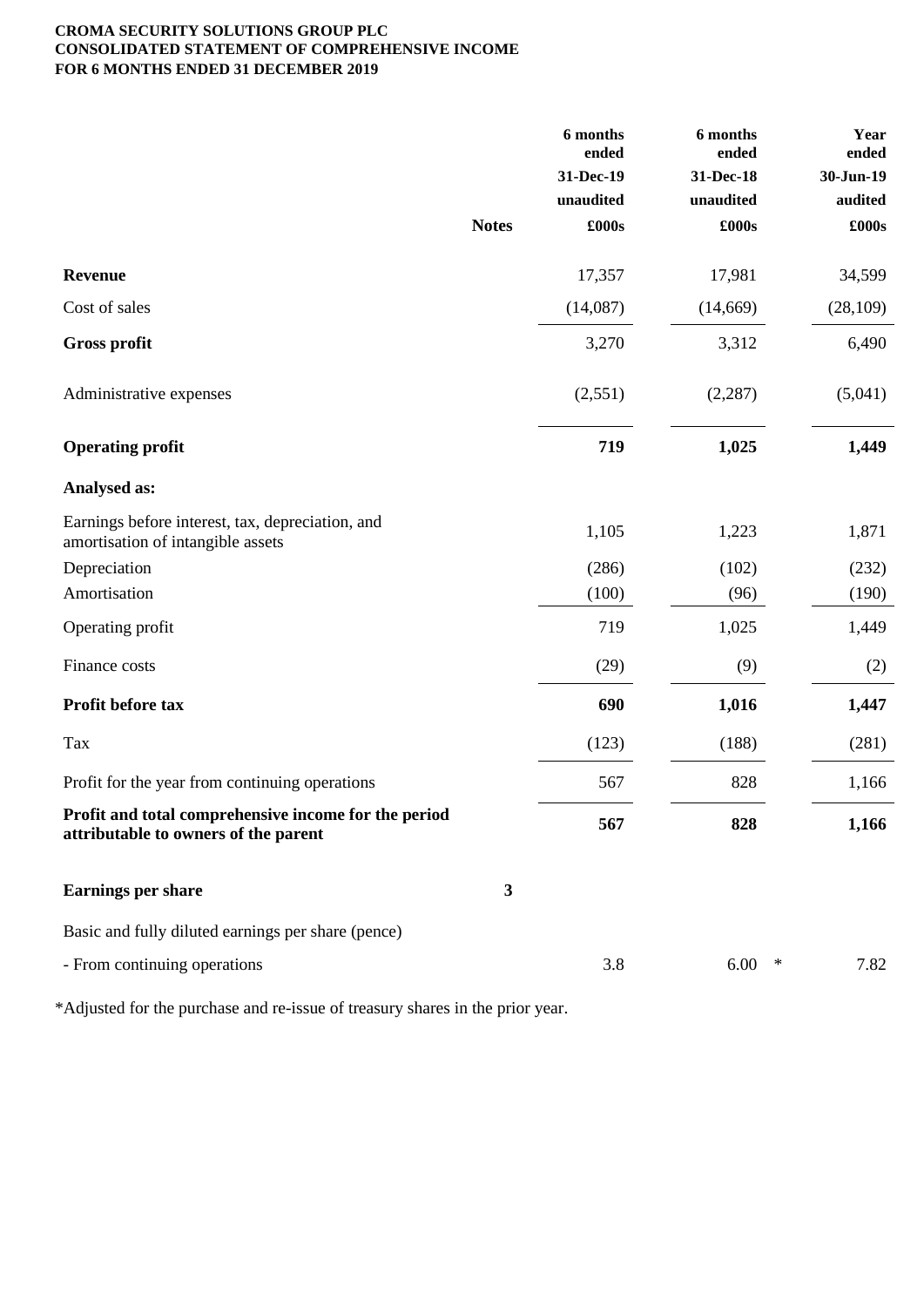#### **CROMA SECURITY SOLUTIONS GROUP PLC CONSOLIDATED STATEMENT OF FINANCIAL POSITION AT 31 DECEMBER 2019**

|                                                                     | 31-Dec-19<br>unaudited<br>£000s | 31-Dec-18<br>unaudited<br>£000s | 30-Jun-19<br>audited<br>£000s |
|---------------------------------------------------------------------|---------------------------------|---------------------------------|-------------------------------|
| <b>Assets</b>                                                       |                                 |                                 |                               |
| <b>Non-current assets</b>                                           |                                 |                                 |                               |
| Goodwill                                                            | 7,311                           | 7,233                           | 7,311                         |
| Other Intangible assets                                             | 546                             | 739                             | 647                           |
| Property, plant and equipment                                       | 621                             | 535                             | 668                           |
| Right of use assets                                                 | 1,290                           |                                 |                               |
|                                                                     | 9,767                           | 8,507                           | 8,626                         |
| <b>Current assets</b>                                               |                                 |                                 |                               |
| Inventories                                                         | 865                             | 753                             | 825                           |
| Trade and other receivables                                         | 7,782                           | 7,276                           | 6,163                         |
| Cash and cash equivalents                                           | 2,308                           | 1,712                           | 1,729                         |
|                                                                     | 10,955                          | 9,741                           | 8,717                         |
| <b>Total assets</b>                                                 | 20,722                          | 18,248                          | 17,343                        |
| <b>Liabilities</b>                                                  |                                 |                                 |                               |
| <b>Non-current liabilities</b>                                      |                                 |                                 |                               |
| Deferred tax                                                        | (143)                           | (182)                           | (158)                         |
| Trade and other payables over 1 year                                | (11)                            |                                 | (23)                          |
| Lease liabilities                                                   | (919)                           |                                 |                               |
|                                                                     | (1,073)                         | (182)                           | (181)                         |
| <b>Current liabilities</b>                                          |                                 |                                 |                               |
| Trade and other payables                                            | (6, 853)                        | (6,167)                         | (5,126)                       |
| Lease liabilities                                                   | (382)                           |                                 |                               |
| <b>Borrowings</b>                                                   | (23)                            | (27)                            | (46)                          |
|                                                                     | (7, 257)                        | (6, 194)                        | (5,172)                       |
| <b>Total liabilities</b>                                            | (8, 330)                        | (6,376)                         | (5,353)                       |
| Net assets                                                          | <u>12,393</u>                   | 11,872                          | 11,990                        |
|                                                                     |                                 |                                 |                               |
| Issued capital and reserves attributable to owners<br>of the parent |                                 |                                 |                               |
| Share capital                                                       | 794                             | 794                             | 794                           |
| Treasury shares                                                     | (399)                           | (399)                           | (399)                         |
| Share premium                                                       | 6,133                           | 6,133                           | 6,133                         |
| Merger reserve                                                      | 2,139                           | 2,139                           | 2,139                         |
| Capital redemption reserve                                          | 51                              | 51                              | 51                            |
| Retained earnings                                                   | 3,675                           | 3,142                           | 3,272                         |
| Share options                                                       |                                 | 12                              |                               |
| <b>Total equity</b>                                                 | 12,393                          | 11,872                          | 11,990                        |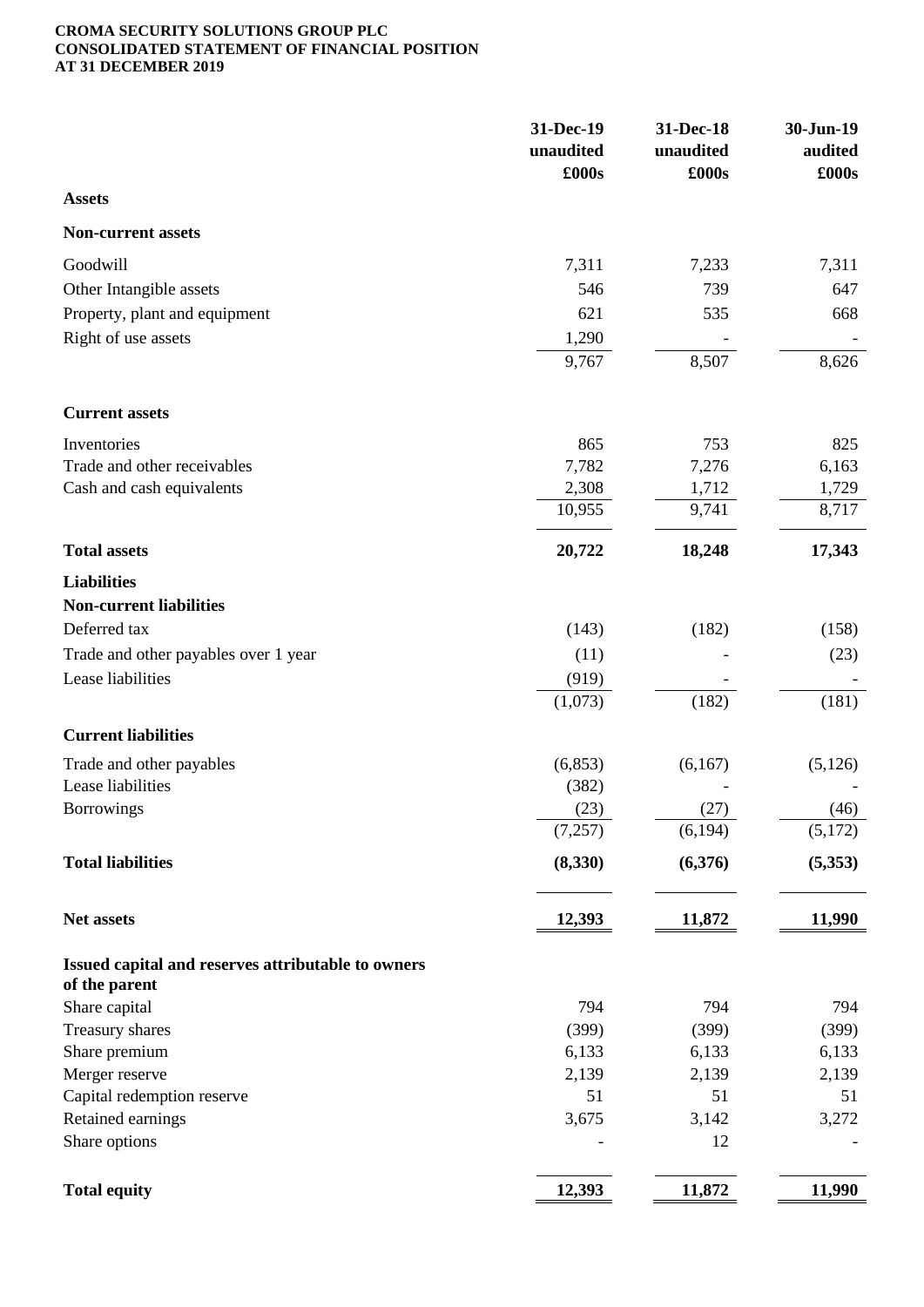# **CROMA SECURITY SOLUTIONS GROUP PLC CONSOLIDATED STATEMENT OF CASHFLOWS FOR 6 MONTHS ENDED 31 DECEMBER 2019**

|                                                                                                    | 6 months<br>ended       |           | 6 months<br>ended | Year<br>ended |  |
|----------------------------------------------------------------------------------------------------|-------------------------|-----------|-------------------|---------------|--|
|                                                                                                    |                         | 31-Dec-19 | 31-Dec-18         | 30-Jun-19     |  |
|                                                                                                    |                         | unaudited | unaudited         | audited       |  |
|                                                                                                    | <b>Notes</b>            | £000s     | £000s             | £000s         |  |
| <b>Cash flows from operating activities</b>                                                        |                         |           |                   |               |  |
| Profit before taxation                                                                             |                         | 690       | 1,016             | 1,447         |  |
| Depreciation, and amortisation                                                                     |                         | 386       | 198               | 419           |  |
| Loss on sale of plant and equipment                                                                |                         |           |                   | 3             |  |
| Net changes in working capital                                                                     | $\overline{\mathbf{4}}$ | (69)      | (1,289)           | (973)         |  |
| Financial expenses                                                                                 |                         | 29        | 9                 | 2             |  |
| Corporation tax paid                                                                               |                         | (17)      |                   | (436)         |  |
| Net cash generated from/(used in) operations                                                       |                         | 1,019     | (66)              | 462           |  |
| <b>Cash flows from investing activities</b>                                                        |                         |           |                   |               |  |
| Purchase of business including acquisition costs net of                                            |                         |           |                   |               |  |
| cash acquired                                                                                      |                         |           | (80)              | (245)         |  |
| Purchase of property, plant and equipment<br>Proceeds on disposal of property, plant and equipment |                         | (56)      | (107)             | (356)<br>12   |  |
| Net cash used in investing activities                                                              |                         | (56)      | (187)             | (589)         |  |
|                                                                                                    |                         |           |                   |               |  |
| <b>Cash flows from financing activities</b>                                                        |                         |           |                   |               |  |
| Payments to reduce borrowings                                                                      |                         | (8)       | (6)               | (1)           |  |
| Principal element of lease payments                                                                |                         | (183)     | (25)              | (42)          |  |
| Dividends paid                                                                                     |                         | (164)     | (149)             | (253)         |  |
| Interest paid                                                                                      |                         | (29)      | (9)               | (2)           |  |
| Net cash used in financing activities                                                              |                         | (384)     | (189)             | (298)         |  |
|                                                                                                    |                         |           |                   |               |  |
| Net increase/(decrease) in cash and cash equivalents                                               |                         | 579       | (442)             | (425)         |  |
| Cash and cash equivalents at beginning of period                                                   |                         | 1,729     | 2,154             | 2,154         |  |
| Cash and cash equivalents at end of the period                                                     |                         | 2,308     | 1,712             | 1,729         |  |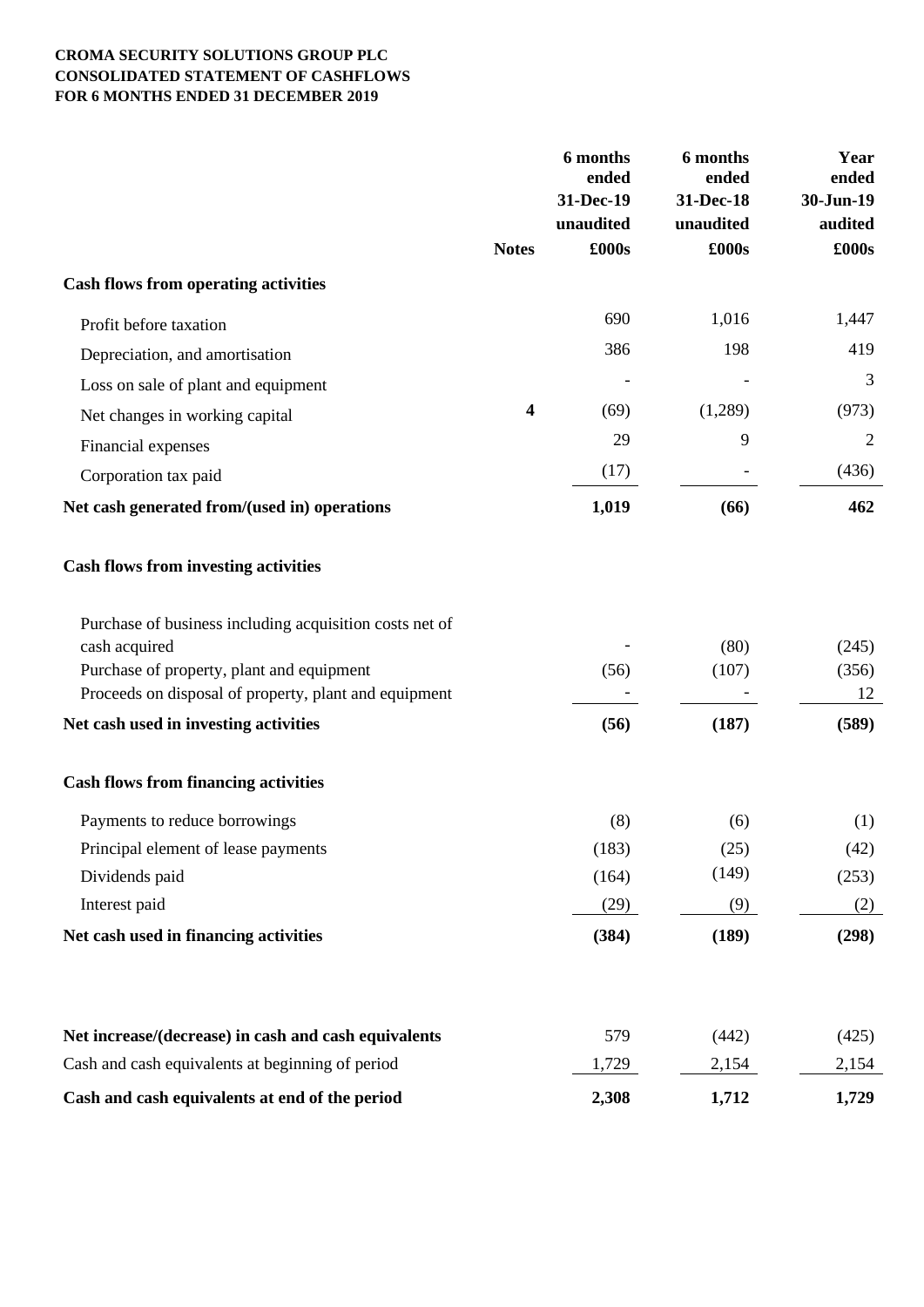#### **CROMA SECURITY SOLUTIONS GROUP PLC CONSOLIDATED STATEMENT OF CHANGES IN EQUITY**

|                                    | <b>Share</b><br>Capital<br>£000s | <b>Treasury</b><br><b>Shares</b><br>£000s | <b>Share</b><br>Premium<br>£000s | <b>Merger</b><br><b>Reserve</b><br>£000s | Capital<br><b>Redemption</b><br><b>Reserve</b><br>£000s | <b>Retained</b><br><b>Earnings</b><br>£000s | <b>Share</b><br><b>Options</b><br>£000's | <b>Total</b><br><b>Equity</b><br>£000s |
|------------------------------------|----------------------------------|-------------------------------------------|----------------------------------|------------------------------------------|---------------------------------------------------------|---------------------------------------------|------------------------------------------|----------------------------------------|
| <b>Balance At 1 July 2019</b>      | 794                              | (399)                                     | 6,133                            | 2,139                                    | 51                                                      | 3,272                                       |                                          | 11,990                                 |
| Profit for the period              |                                  |                                           |                                  |                                          | $\overline{\phantom{a}}$                                | 567                                         | $\overline{\phantom{0}}$                 | 567                                    |
| Dividends paid                     |                                  |                                           |                                  |                                          |                                                         | (164)                                       |                                          | (164)                                  |
| At 31 December 2019                | 794                              | (399)                                     | 6,133                            | 2,139                                    | 51                                                      | 3,675                                       |                                          | 12,393                                 |
| <b>Balance at 1 July 2018</b>      | 794                              | (399)                                     | 6,133                            | 2,139                                    | 51                                                      | 2,463                                       | 12                                       | 11,193                                 |
| Profit for the period              |                                  |                                           |                                  |                                          | $\overline{\phantom{a}}$                                | 828                                         | $\blacksquare$                           | 828                                    |
| Dividends paid                     |                                  |                                           |                                  |                                          | $\overline{\phantom{a}}$                                | (149)                                       |                                          | (149)                                  |
| <b>Balance at 31 December 2018</b> | 794                              | (399)                                     | 6,133                            | 2,139                                    | 51                                                      | 3,142                                       | 12                                       | 11,872                                 |
| <b>Balance at 1 July 2018</b>      | 794                              | (399)                                     | 6,133                            | 2,139                                    | 51                                                      | 2,347                                       | 12                                       | 11,077                                 |
| Profit for the year                |                                  |                                           |                                  |                                          | $\overline{\phantom{a}}$                                | 1,166                                       |                                          | 1,166                                  |
| Dividends paid                     |                                  |                                           |                                  |                                          |                                                         | (253)                                       |                                          | (253)                                  |
| Transfer on lapse of options       |                                  |                                           |                                  |                                          |                                                         | 12                                          | (12)                                     |                                        |
| <b>Balance at 30 June 2019</b>     | 794                              | (399)                                     | 6,133                            | 2,139                                    | 51                                                      | 3,272                                       |                                          | 11,990                                 |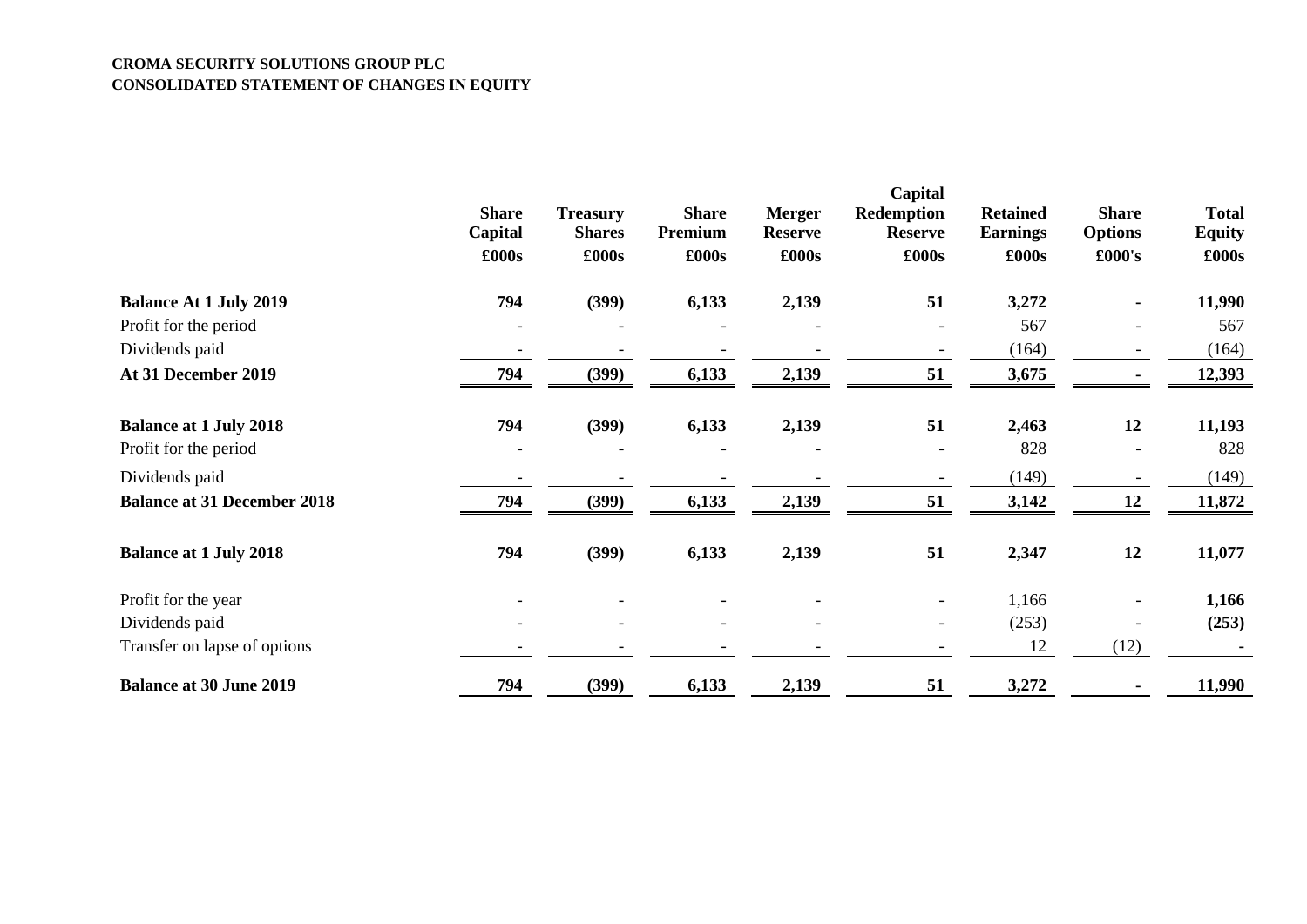# **NOTES TO THE INTERIM FINANCIAL STATEMENTS FOR 6 MONTHS TO 31 DECEMBER 2019**

#### **1. Basis of preparation**

The interim financial information in this report has been prepared using accounting policies consistent with IFRS as adopted by the European Union. IFRS is subject to amendment and interpretation by the International Accounting Standards Board (IASB) and the IFRS Interpretations Committee and there is an ongoing process of review and endorsement by the European Commission. The financial information has been prepared on the basis of IFRS that the Directors expect to be adopted by the European Union and applicable as at 30 June 2019. The Group has chosen not to adopt IAS 34 "Interim Financial Statements" in preparing the interim financial information.

#### **Statutory accounts**

Financial information contained in this document does not constitute statutory accounts within the meaning of section 434 of the Companies Act 2006 ("the Act"). The statutory accounts for the year ended 30 June 2019 have been filed with the Registrar of Companies. The report of the auditors on those statutory accounts was unqualified, did not draw attention to any matters by way of emphasis and did not contain a statement under section 498(2) or (3) of the Act.

The financial information for the six months ended 31 December 2019 and 31 December 2018 is unaudited.

#### **2. Accounting policies**

Except as described below, the accounting policies applied by the Group in this interim report are the same as those applied by the Group in the consolidated financial statements for the year ended 30 June 2019.

The Group has initially adopted IFRS 16 Leases (see note 5) from 1 July 2019. Under the transition methods chosen, comparative information is not restated.

The changes to the accounting policies for leases and the effect of initially applying the new standards are explained in Note 5 below. In summary the effect can mainly be attributed to the following:

- Recognition of right of use assets and lease liabilities for former operating leases
- Recognition of depreciation of the right of use asset and an interest charge in place of operating lease charge in the income statement

The changes in accounting policies are also expected to be reflected in the Group's consolidated financial statements as at and for the year ending 30 June 2020.

A number of other new and amended standards and interpretations are effective from 1 January 2019 but they do not have a material effect on the Group's financial statements.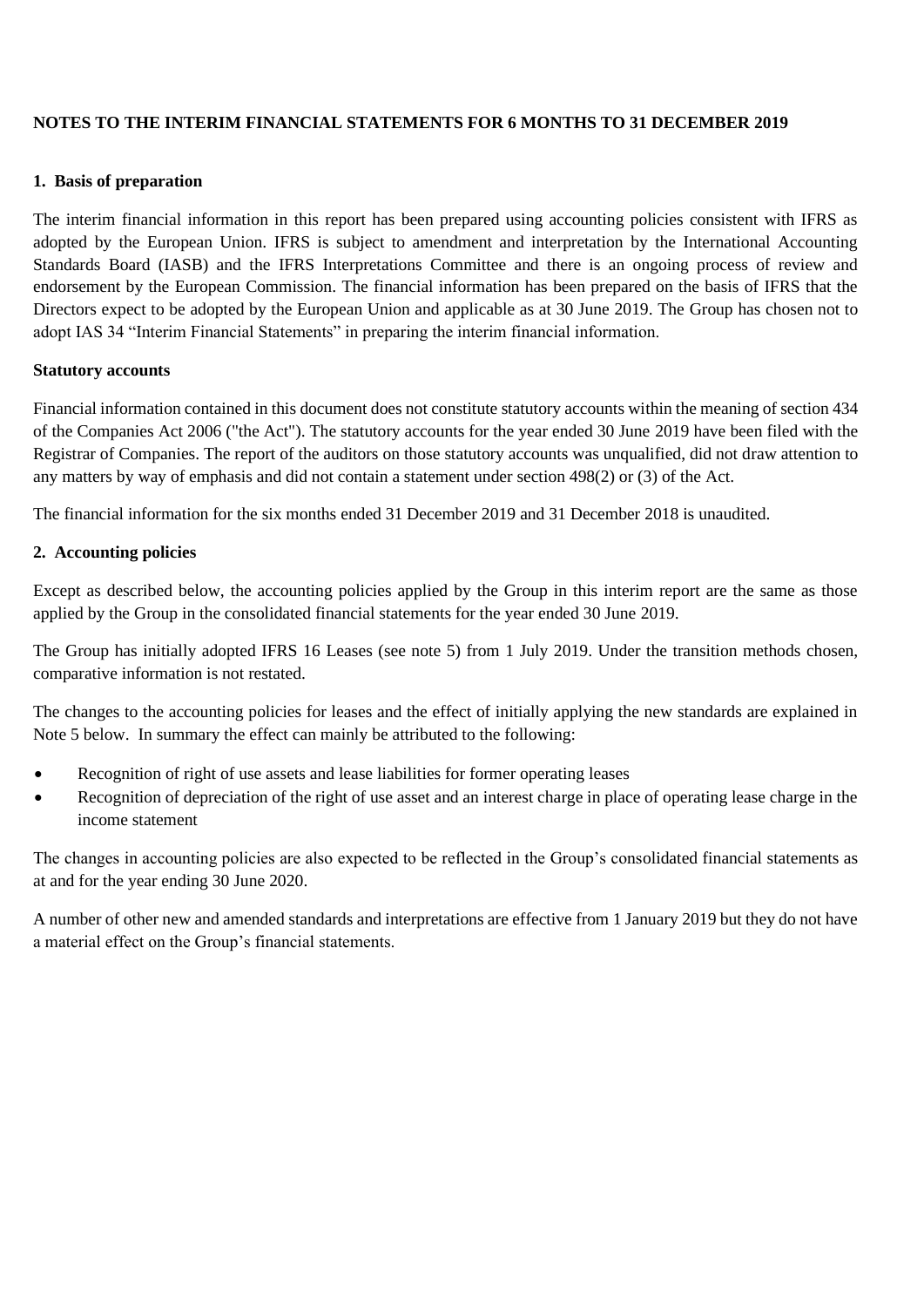# **3. Earnings per share**

Earnings per share is based upon the profit for the period and the weighted average number of shares in issue and ranking for dividend.

The following reflects the profit and share data used in the basic and diluted EPS computations:

|                                                                            | 6 months<br>ended | 6 months<br>ended |        | Year<br>ended |  |
|----------------------------------------------------------------------------|-------------------|-------------------|--------|---------------|--|
|                                                                            | 31-Dec-19         | 31-Dec-18         |        | 30-Jun-19     |  |
| <i>Numerator</i>                                                           |                   |                   |        |               |  |
| Profit for the year on continuing operations and used in basic EPS (£000s) | 567               | 828               | $\ast$ | 1,166         |  |
| Denominator                                                                |                   |                   |        |               |  |
| Number of shares (thousands)                                               |                   |                   |        |               |  |
| Weighted average number of shares used in basic EPS                        | 14,902            | 14,902            | $\ast$ | 14,902        |  |
| Weighted average number of shares used in diluted EPS                      | 14,902            | 14,904            | $\ast$ | 14,902        |  |

\*Adjusted for the purchase and re-issue of treasury shares in the prior year.

# **4. Note supporting the cash flow statement**

|                                                 | 6 months<br>ended | 6 months<br>ended | Year<br>ended |  |
|-------------------------------------------------|-------------------|-------------------|---------------|--|
|                                                 | 31-Dec-19         | 31-Dec-18         | 30-Jun-19     |  |
|                                                 | unaudited         | unaudited         | audited       |  |
|                                                 | £000s             | £000s             | £000s         |  |
| Net changes in working capital                  |                   |                   |               |  |
| Increase in inventories                         | (41)              | (45)              | (67)          |  |
| Increase in trade and other receivables         | (1,613)           | (1,279)           | (49)          |  |
| Increase/(decrease) in trade and other payables | 1,585             | 35                | (857)         |  |
|                                                 | (69)              | (1,289)           | (973)         |  |